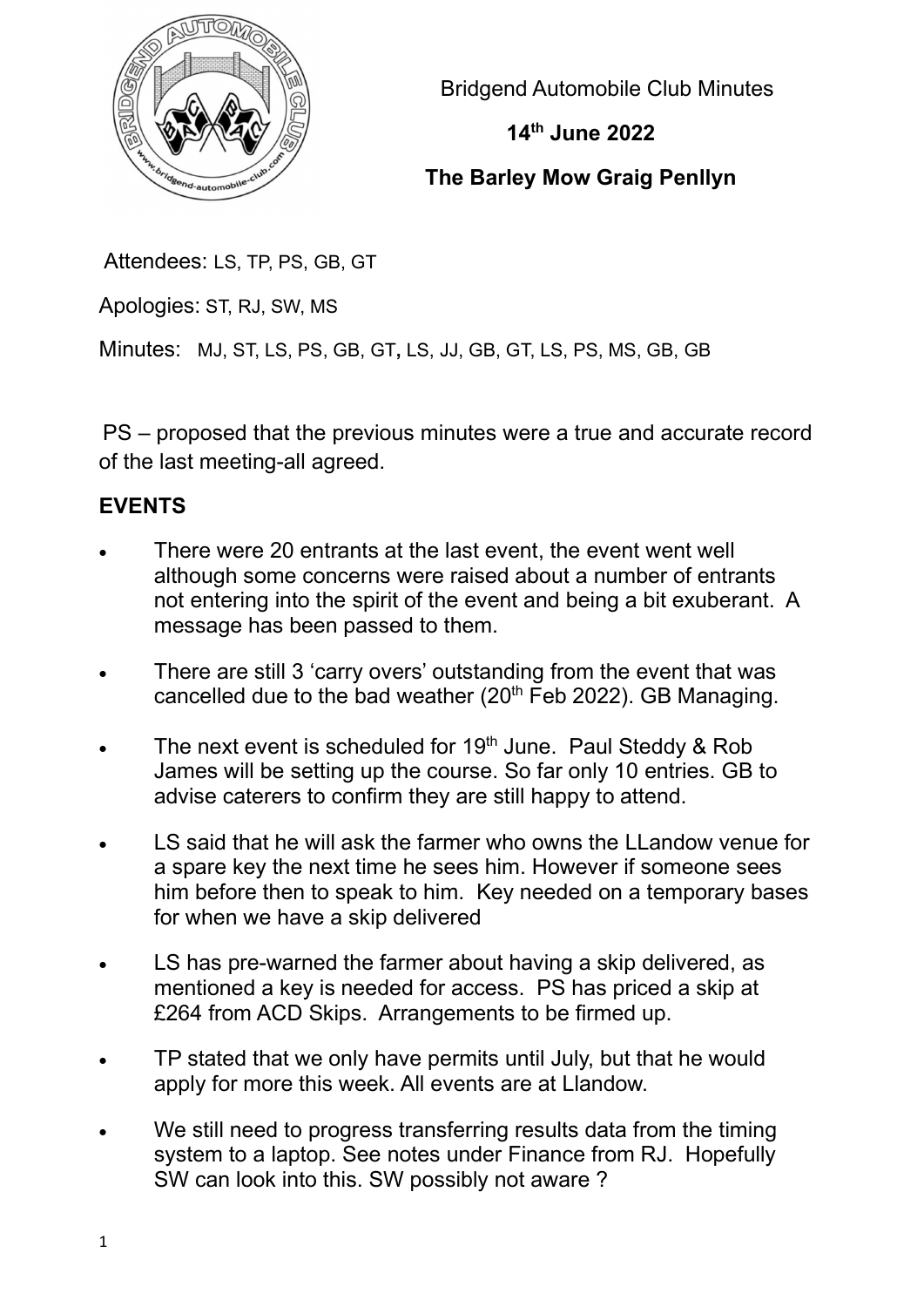### FINANCES

BAC Treasurers Report 14/06/2022

- 1. Aldermore Savings Bond Account we have £10,000 invested for 1 year @ 0.85% AER to mature on 30/8/22. Interest is being paid monthly directly into our Lloyds bank account.
- 2. The balance at Lloyds on  $12<sup>th</sup>$  June 2022 was £3,444.17

| Payments out in the period were: |                                     |              |
|----------------------------------|-------------------------------------|--------------|
| 26/05/22                         | <b>MSUK Permit Llandow Event</b>    | £165.75      |
| 26/05/22                         | Llandow Venue                       | £70.00       |
| 26/05/22                         | <b>Welsh Air Ambulance Donation</b> | £250.00      |
| 26/05/22                         | <b>Graham Paul Accountants</b>      | £516.00      |
|                                  |                                     |              |
| Receipts in were:                |                                     |              |
| 31/05/22                         | Aldermore Interest                  | £7.22        |
| 12/06/22                         | <b>Event Entries</b>                | LOO<br>£400. |

12/06/22 Memberships £60.00

3. Although this item appeared on last month's report I thought I would include it again for discussion.

Sports Timing Systems have recommended we use MSports Pro Software if we want to operate our timing gear via a laptop which will automate the time recording and results. The cost is £455+vat, and the USB dongle Key an additional £90+vat.

Before we commit to purchase this they have suggested we download and run a free trial of the software via the link below. The free trial is limited to 10 impulses per run (so 5 competitors on our case), and printing is disabled. I have not downloaded or tried this yet to have no idea how it works but maybe Sarah would like to have a look at it:

https://vola.fr/en/timing/logiciels/suite-msports/msports-pro

Rob James BAC Treasurer